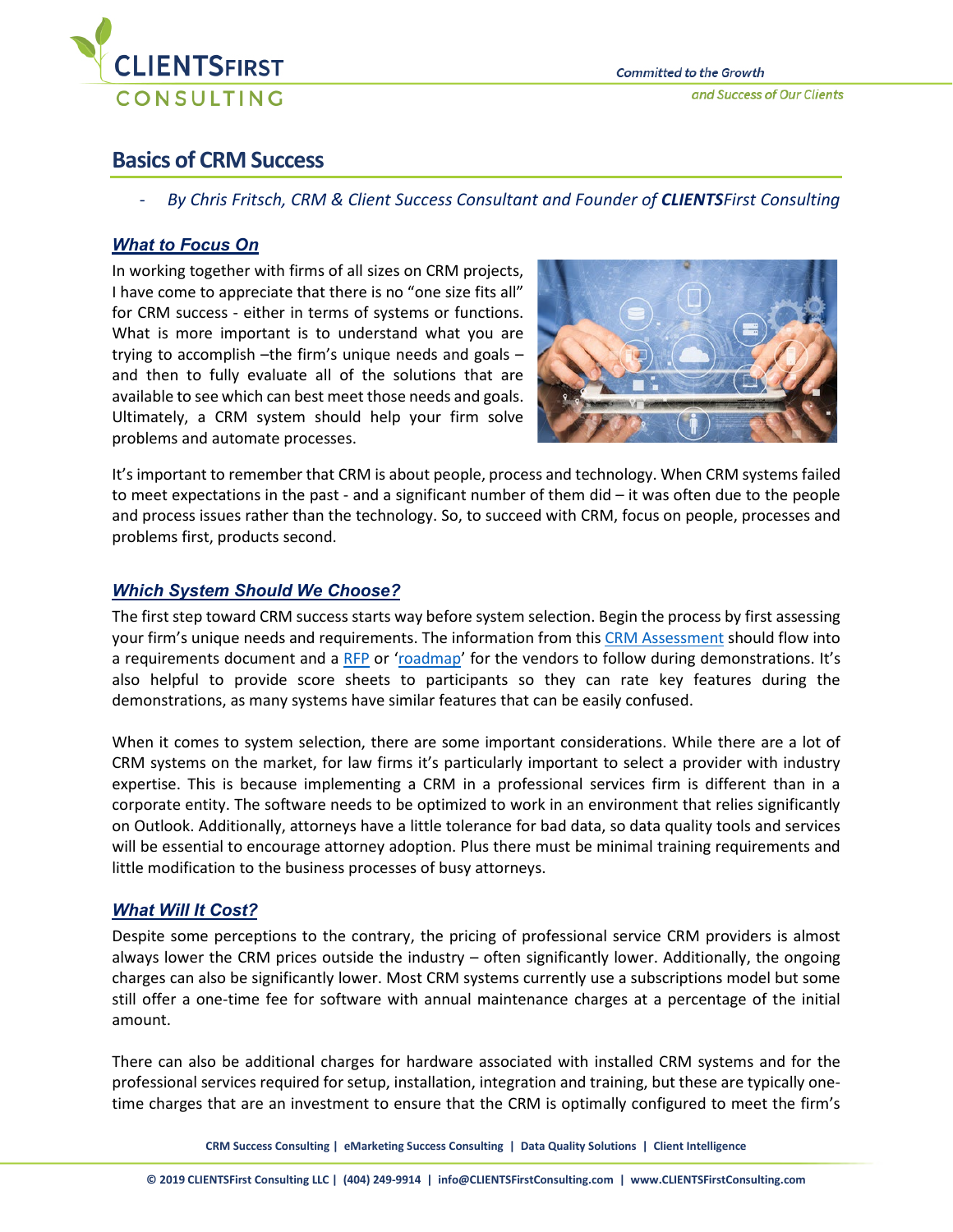specific needs. In contrast, to meet the unique needs of a law firm, it will be much more expensive to reconfigure a basic out of the box CRM system designed for corporations or sales teams.

### *Where Will It 'Live'?*

Hosting is also a crucial element to consider in CRM selection. Outside of law firms, most organizations prefer hosting their CRM system and data 'in the cloud', which is a 'fluffy' euphemism for on 'a server someplace outside the firm.' While this has been standard practice for other industries for over a decade, and while it may even be more secure than hosting within the firm, in the past, many firms had taken a pass when it came to allowing their sensitive contact data to reside outside the firm firewall. Recently, however, firms are finally feeling more open to cloud-based options which have fewer hardware requirements, require less maintenance and can promote efficiency and provide flexibility.

## *What Should It Do?*

Successfully selecting – and deploying – a CRM system requires separating the 'must have' functionality from the 'bells and whistles'. When evaluating systems and providers, it can be helpful to keep in mind that bells and whistles can be essential… but usually only on a bike or a train. For selecting a CRM system, focus instead on your firm's need and goals.

One primary need that is almost always articulated by firms of all sizes is enhancing communication and coordination of mailings and events. I've often heard it said, "Our firm spent all of this money on a CRM system and all we got was a really expensive mailing list." However, usually the person making this comment has never had to personally manage a law firm mailing list. Many firms do hundreds, or even thousands, of mailings each year. They are sent to thousands of contacts whose information changes frequently. In some firms this is compounded by the multiple attorneys who have relationships with these contacts and, in some cases, may even feel that they 'own' them. This is not a job that most people would volunteer for.

Fortunately, mailing list and event management is a core component of almost every CRM system. All of the systems have out-of-the-box functionality that allows attorneys or assistants to add contacts to mailing or event lists. The lists can then be incorporated into e-mails, invitations or other communications and then distributed.

The systems also allow firms to categorize and enhance information about contacts and to better segment them. For instance, a firm might want to define who their Clients or top Clients are. They may want to identify a primary, or multiple, industries for key companies. They may want to enhance contact information with news, business or financial intelligence. Ultimately these fields or categories can also be searched to create lists and enhance targeted communication.

Additionally, there are external providers who offer enhanced e-mail communication and reporting functionality, as well as the ability to have emails delivered from an alternate domain in order to avoid issues with SPAM. These products should be evaluated by firms who do a significant number of mailings and events. The ideal scenario is to have these tools integrated to minimize duplicative entry and maximize efficiency.

### *Who and What Do We Know?*

As firms grow, both in numbers of attorneys and dispersed offices, the ability to identify and leverage connections becomes increasingly important – and more difficult. In addition, now more than ever, firms are being compelled to respond to a deluge of RFPs and are more frequently proactively pitching for new business. Because finding these core relationships can enhance the success of these business

**CRM Success Consulting | eMarketing Success Consulting | Data Quality Solutions | Client Intelligence**